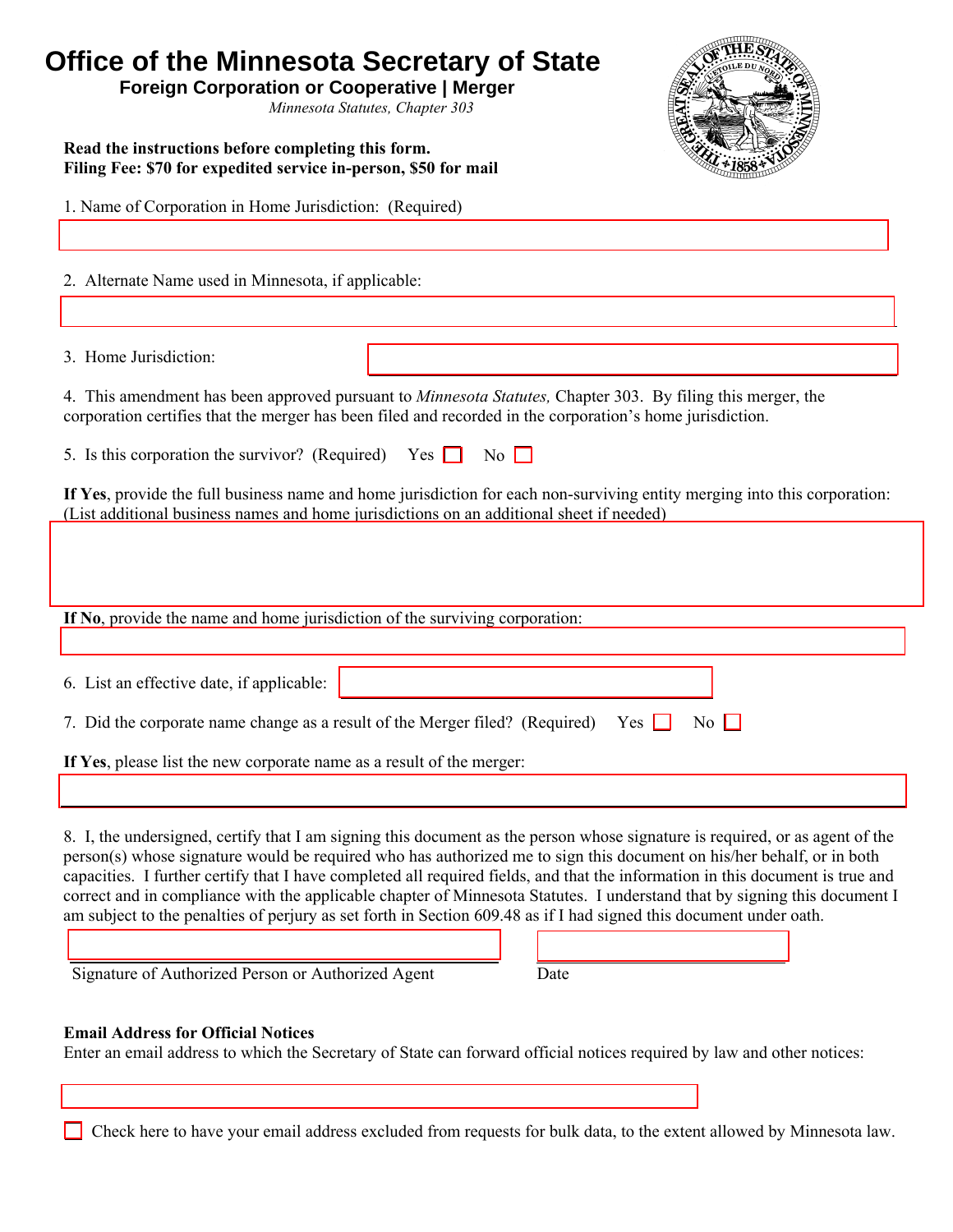

## **List a name and daytime phone number of a person who can be contacted about this form:**

Contact Name Phone Number

I

**Entities that own, lease, or have any financial interest in agricultural land or land capable of being farmed must register with the MN Dept. of Agriculture's Corporate Farm Program.** 

Does this entity own, lease, or have any financial interest in agricultural land or land capable of being farmed?  $Yes \tNo$